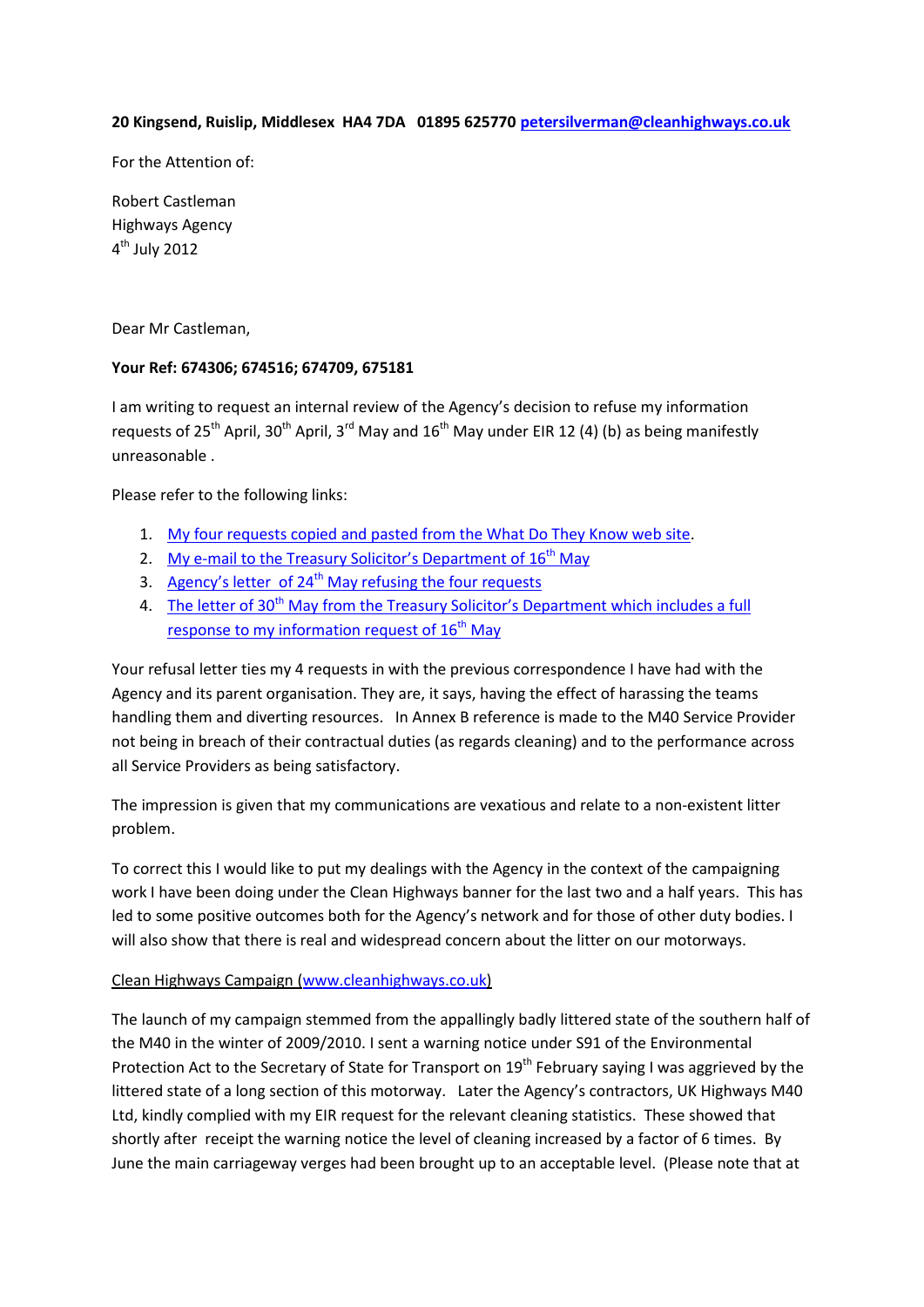that time I was only concerned about the main carriageways and not the slip roads). For more information please go to the [M40 case study on the Clean Highways web site.](http://www.cleanhighways.co.uk/m40)

I had also put in an EIR request to the Agency asking for information on complaints about litter on the M40 in the 6 months to 31/03/2010. Extracts from the 19 complaints including

*"I have been struck by the phenomenal level of litter on this motorway*" and

"*Caller also reports that the situation is very bad on the entire length of the M40*″

can be seen [here.](http://www.cleanhighways.co.uk/m40-j1-to-j4-high-wycombe/m40-complaints-made-by-public) The current very much lower rate of complaints referred to in your Annex B to your letter would seem to indicate that this improvement is on-going.

Here are some further examples of positive outcomes achieved by my campaign:

[M40 J8A](http://www.cleanhighways.co.uk/m40-j8a) – A long standing accumulation of urine bottles were removed from one of the verges.

[M6 Preston](http://www.cleanhighways.co.uk/m6-preston) – Clean-up of littered embankment.

[Beaconsfield](http://www.cleanhighways.co.uk/beaconsfield-roundabout-over-m40) – Clean-up of neglected roundabout over M40.

[Beaconsfield A355](http://www.cleanhighways.co.uk/a355) – Clean-up of neglected central reservation.

[Wycombe A404](http://www.cleanhighways.co.uk/wycombe-a404) – Big improvement in cleaning of busy Highways Agency trunk road.

[Ruislip Manor](http://www.cleanhighways.co.uk/transport-for-london) –Embankment in busy shopping street cleaned up.

[London Bridge Station](http://www.cleanhighways.co.uk/rail-track-london-bridge) – Long term litter cleared from platform track.

[Elm Park Ruislip Manor](http://www.cleanhighways.co.uk/elm-park-ruislip-manor) – Neglected hedgerows cleaned up.

[Metrolink Manchester](http://www.cleanhighways.co.uk/metrolink-manchester) – Neglected rail embankments cleaned- up

To date I have received [70 messages of support.](http://www.cleanhighways.co.uk/your-comments) Here are a few extracts with references to the motorways underlined:

*Rubbish on motorways. Saddened by the state of our "green and not so pleasant land" - Sue Hose*

*Why are the H.A. & Network Rail not being forced to clean up their acts & what are Lord Taylor, Mike Penning et al doing about it? – John Woolmer*

*Thanks for what you are doing Peter, England has become a disgrace and action needs to be taken now! - David Kendrick*

*During January I witnessed the M42 in Warwickshire as being badly littered, and informed the HA as such, requesting a clear-up. Six weeks later there was no improvement. – Ian Dare*

*Hello Peter, a man after my own heart! Well done on the campaign. This is a national disgrace. Noticed that the M6 around Stafford (central reservation) was very bad again on a trip up North this weekend - John Ford*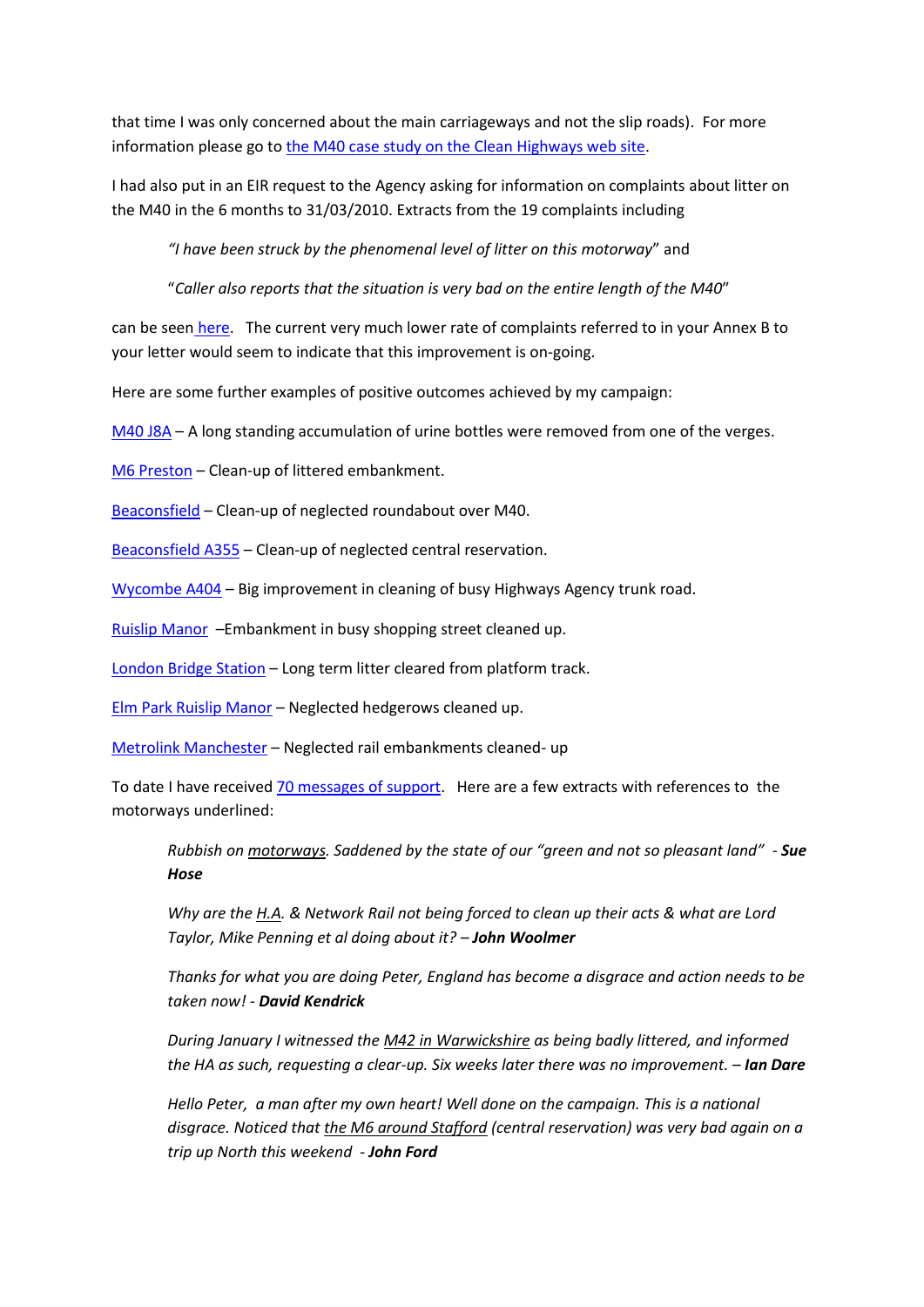*Well Done! I caught the end of your interview on LBC this morning. Firstly may I say "Thank you" for standing up and speaking out about this issue - Stuart Cook.*

*Keep up the good work. The section of the M62 closest to Liverpool, Jns 4 – 6 is one of the filthiest I have seen in a long time. - David Hinder*

*Great initiative. I travelled from Colchester to Leicester and back last week – almost all on trunk roads (A120, M11, A14, A6) and the WHOLE journey was blighted by rubbish and debris on the verges and central reservations. Like others I'm appalled both by how filthy we are as a nation and how infrequently the mess is cleared up. - Peter Martin.*

*Peter, I am despairing that the litter situation is just getting worse. It's literally out of control on the roads I have travelled along recently, A120, A 505, M11 , A14 , A10. It's perhaps the worst I can remember – Andrew Gates*

*Well done I think the M40 along which I often drive is looking better- Amanda Benton*

*Well done – on many occasions I have been appalled by all the litter on the M40 verges. I thought, maybe one day the Highways Authority will eventually clean up the mess. Congratulations for all your hard work in resolving this matter - Ray Krystofiak*

Bill Bryson, the President of the Campaign to Protect Rural England has described me as "*a tenacious and inspirational individual*".

My work has been covered by the Guardian i[n June 2010 a](http://www.guardian.co.uk/world/2010/jun/20/motorway-litter)nd in April 2011, by the [Independent,](http://www.independent.co.uk/opinion/columnists/thomas-sutcliffe/tom-sutcliffe-the-littering-that-junk-mail-forces-on-us-2006898.html) [The](http://www.cleanhighways.co.uk/m40-j1-to-j4-high-wycombe/m40-the-week-article)  [Week](http://www.cleanhighways.co.uk/m40-j1-to-j4-high-wycombe/m40-the-week-article) magazine and by the [Ruislip Gazette.](http://www.cleanhighways.co.uk/wp-content/uploads/2011/03/M40-J1-Ruislip-Gazette.pdf) I have been quoted in the Mail on Sunday, profiled by the Readers Digest, and interviewed for **[ITV's Tonight programme](http://www.cleanhighways.co.uk/press-media/itvs-tonight-programme-interview-by-jonathan-maitland)** and by LBC Radio. I have spoken at the Chartered Institute of Waste Management. [TfL reference my web site.](http://www.cleanhighways.co.uk/transport-for-london/tfl-reference-clean-highways)

There have been 16,796 visits to my web site with an average duration of 2.33 minutes.

In March 2010 Mike Penning MP, now the Under-secretary of State for Transport with responsibility for your Agency, spoke at a parliamentary debate on "[Litter on motorways and trunk roads](http://www.cleanhighways.co.uk/mike-penning/mike-penning-quotations-from-parliamentary-debate-30th-march-2010)". In it he said:

"*I asked for this debate out of the anger and real frustration that I, my constituents and indeed everyone in the country has experienced at the fact that our great country and our excellent road network are being blighted by the rubbish.." and "I am very aware that there is legislation in place to deal with this problem. Frankly, however, having driven around the highways and byways of Britain, particularly our motorways, I know that it is not working*".

In November 2010 I prepared a report for Mr Penning entitled "[Our Littered Motorways](http://www.cleanhighways.co.uk/wp-content/uploads/2010/11/OurLitteredMotorways1.pdf) – Why the [legislation is not working](http://www.cleanhighways.co.uk/wp-content/uploads/2010/11/OurLitteredMotorways1.pdf)". The report benefited from the information obtained both from my EIR requests and other correspondence with the Agency.

Damian Carrington, the chief environmental correspondent for the Guardian wrote in reference to the report : "A consultant would have charged a lot for this, but Silverman did it for free – very Big *Society*". He went on to quote Mr Penning as saying "*I share Mr Silverman's concern about litter on the motorway and trunk road network and I have been working with the Highways Agency and*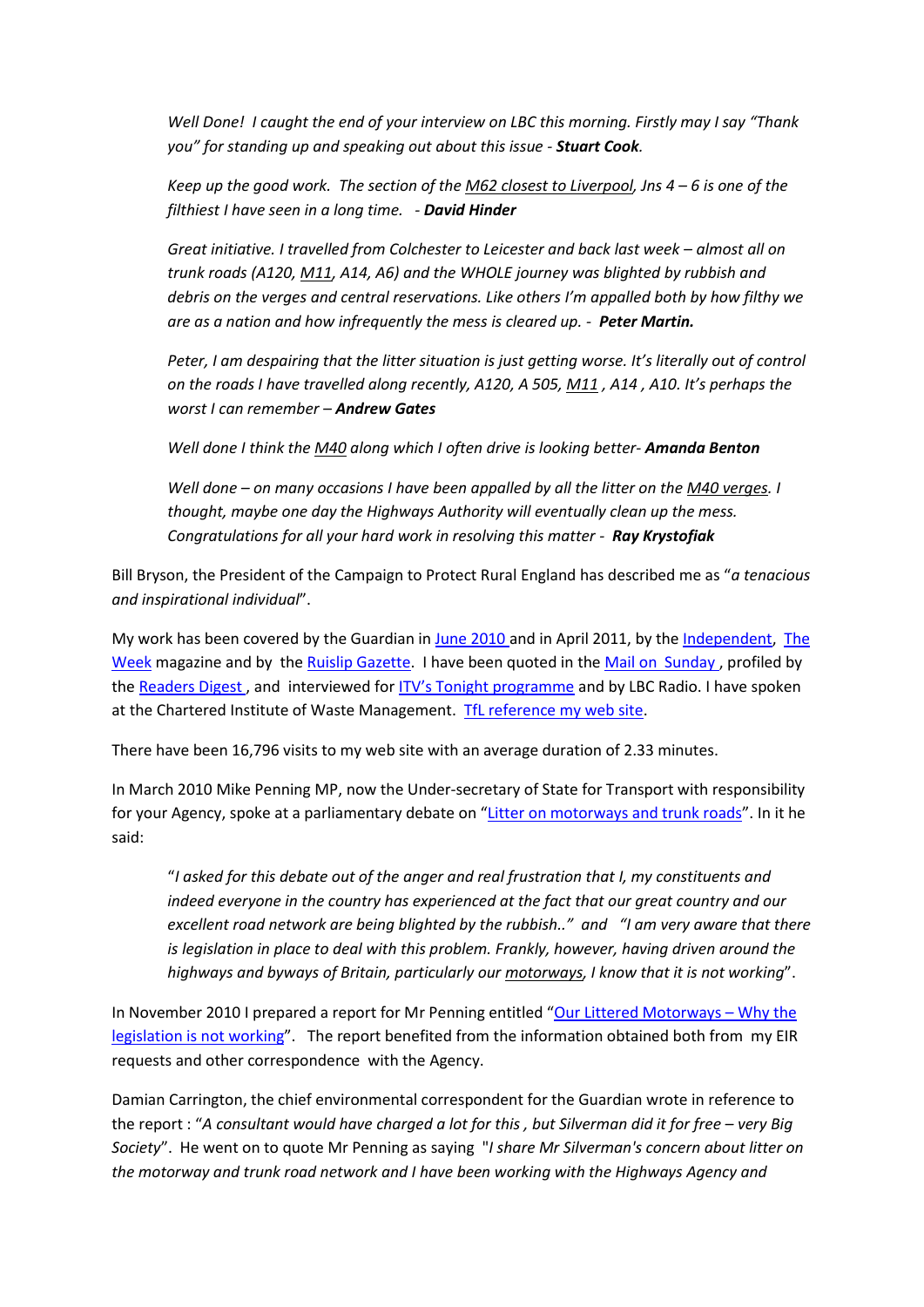*colleagues across government on how the situation can be improved*." [See Guardian article by](http://www.guardian.co.uk/environment/damian-carrington-blog/2011/apr/15/litter-bug-motorway-man)  [Damian Carrington.](http://www.guardian.co.uk/environment/damian-carrington-blog/2011/apr/15/litter-bug-motorway-man)

Mr Penning later arranged for me to meet with Highways Agency executives along with representatives from the [Campaign to Protect Rural England](http://www.cpre.org.uk/) with whom I work closely, as I do with [Clean Up Britain.](http://www.cleanupbritain.org/)

I have submitted two furthe[r reports to government](http://www.cleanhighways.co.uk/reports-to-government) and recently I have written to Mike Penning with a [critique of the Agency's new Asset Support Contract](http://www.cleanhighways.co.uk/mike-penning/highways-agencys-asset-support-contract-e-mail-to-mike-penning).

### My request of  $16^{th}$  May – Inspections of M40 J1

This was refused in your letter of 24<sup>th</sup> May but supplied via the Treasury Solicitor's Department on 30<sup>th</sup> May. First let me thank the Agency for providing this information.

The response raises a number of points which are pertinent to this internal review request.

The information request related to an area the responsibility for which is spilt between two of your regional managers. It would therefore have taken two phone calls / e-mails asking them to check their records before confirming that no inspections had been made by their staff in the 12 month period specified. I would suggest this would have taken no more than 20 man minutes.

More importantly the admission that no inspections were carried out by the Agency on this part of the M40 in the 12 months to 16<sup>th</sup> May belies one of Agency's "factors supporting non-disclosure" namely that "*It is our assessment that the Service Provider on the M40 is meeting its contractual obligations and there has not been a clear breach of their duties*". How could the Agency make such an assessment if they had not inspected this busy interchange for such a long period?

The assessment was also wrong as can be seen from these photographs showing the condition of the J1 of the M40 on  $20<sup>th</sup>$  March 2012 and o[f one of the embankments from January to May](http://www.cleanhighways.co.uk/wp-content/uploads/2012/06/E9-Area-D-Low-Res.pdf)

I hope I have demonstrated that the request was not a gratuitous one made simply to vex Agency staff. It provides corroborative evidence to indicate that the Agency is not adequately holding its contractors to account in the performance of their cleaning operations.

### My request of  $25<sup>th</sup>$  April – Communications with service providers reminding them of their contractual responsibilities with regard to litter

In March 2011 Mike Penning wrote that "Highways Agency has been in discussion with many of its managing agents with a view to improving the appearance of motorway verges and slip roads to ensure that the requirements of the Environmental Protection Act 1990 are met across the network". I put in an EIR request for supporting documentation as I was interested to see what approach the Agency was taking with its contractors. I found that there were no records of these discussions and [informed Mr Penning](http://www.cleanhighways.co.uk/highways-agency/e-mail-to-mike-penning-17th-june) that he may not have been given accurate advice.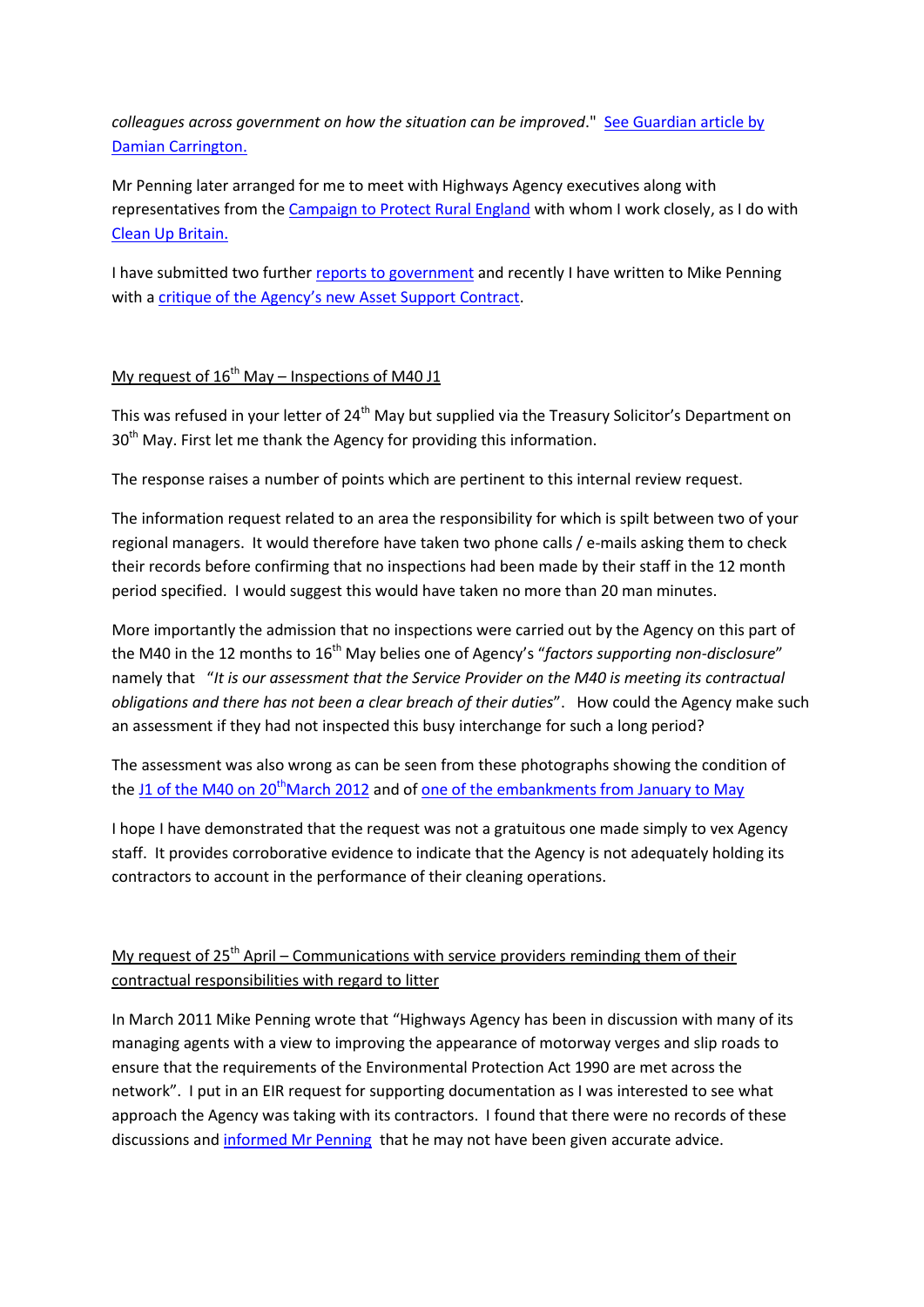In April 2012 I received a letter from DEFRA Minister Lord Taylor in which he said, in reference to litter, that the Highways Agency "have also recently reminded their service providers of their contractual responsibilities on this issue". Again I wanted to see what approach the Agency was taking and, after what happened the previous year, to see if he had been correctly advised about the communications.

I cannot see that a search for the information would take any significant resource. The person at the Agency who advised Lord Taylor would need to be identified and asked for his or her source material.

## My request of  $30<sup>th</sup>$  April – cost calculations - monthly environmental amenity audits - last audit including M40 J1

It would surely only take a few minutes to locate the calculations behind the cost estimates provided to the House of Lords by Lord Wallace.

To obtain copies of the last 4 monthly audits of the environmental amenity as at 30<sup>th</sup> April someone would need to e-mail each regional office and ask for the dates of their most recent audits and then subsequently ask for copies of the last four.

Lord Marlesford had asked Lord Wallace "*what arrangements are in place to monitor the effective use of these funds and to enforce the obligations of the contractors to keep the roads free of litter*". In response Lord Wallace had stated inter alia "*Agency route managers perform monthly audits of the environmental amenity of stretches of randomly selected agency routes"*

He made no mention of other inspection by the Agency. The audits would therefore appear to be the only monitoring that is taking place. In which case examining a sample of them would enable me to understand more fully how the process works and how frequently a given stretch of motorway in checked.

As J1 of the M40 is a long term black spot it would be particularly helpful to know when it was last subject to an environmental amenity survey. I assume that each region keeps a log of its surveys and that it would not be difficult to locate the last one covering this junction.

# My request of 3<sup>rd</sup> May - Communications with Local Authorities about the need to clean Agency trunk roads

I mentioned that my campaign was sparked by the state of the M40 in the winter of 2009/10. My regular route took me off at J4 and along the A404 to Marlow. This is part of the Agency's strategic network but where responsibility for cleaning lies with the local authority. The condition of the verges was as dire as those on the M40. Please refer to m[y Wycombe A404](http://www.cleanhighways.co.uk/wycombe-a404) case study.

The littered state of trunk roads, not all of which are part of the Agency's network, are a major topic in the my postbag. Please refer to my [comments page.](http://www.cleanhighways.co.uk/your-comments)